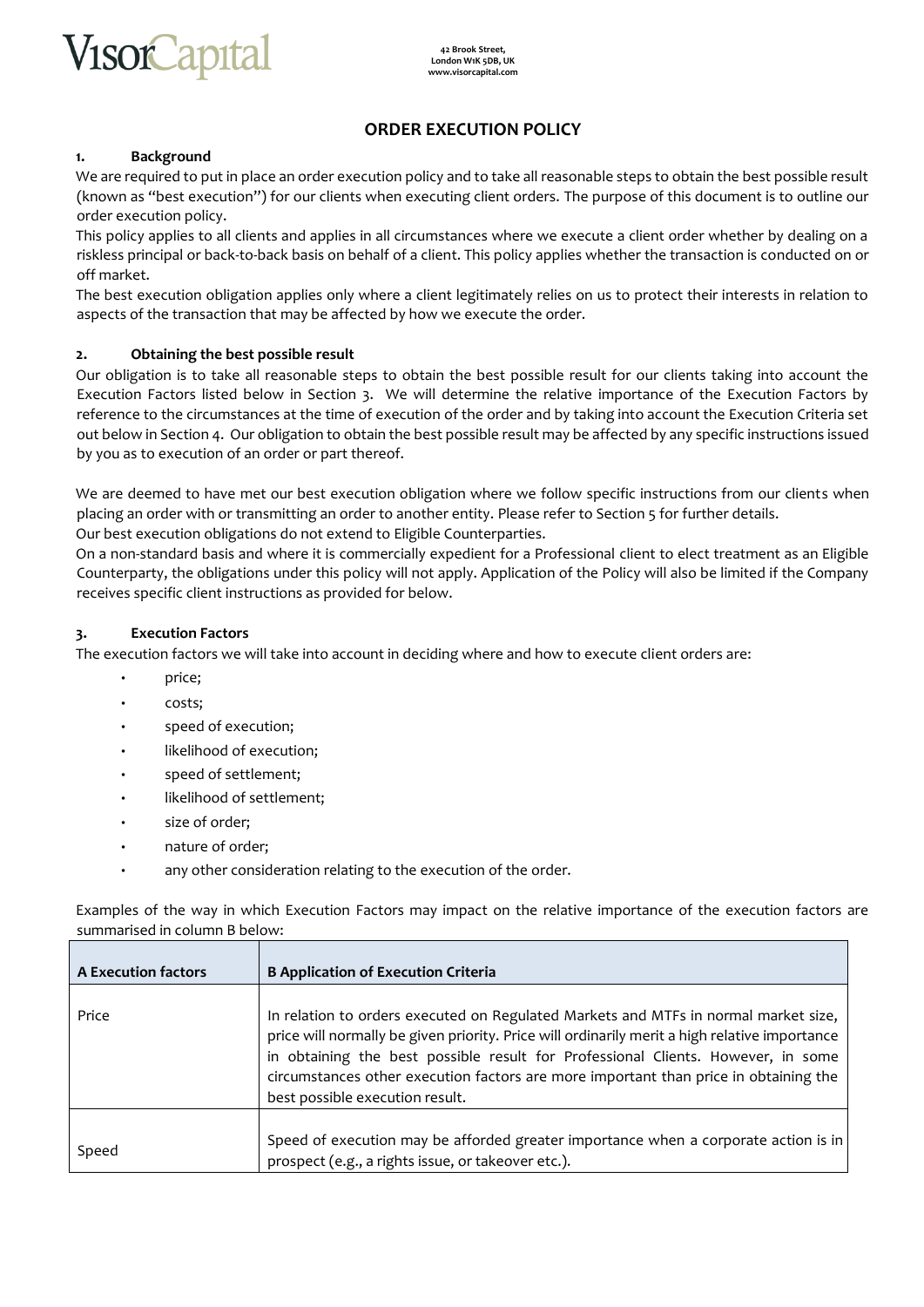# **SOR apt**

**42 Brook Street, London W1K 5DB, UK www.visorcapital.com**

| Size | In relation to orders which are substantially greater or smaller than the customary        |
|------|--------------------------------------------------------------------------------------------|
|      | transaction size in the financial instrument concerned, the ability to execute an order of |
|      | that size may be afforded greater importance.                                              |

## **4. Execution Criteria**

In determining the importance of the above execution factors, we will take into account the characteristics of:

- you as the client (including client categorisation)
- the order
- the financial instruments that are the subject of the order;
- the execution venues to which that order can be directed.

## **5. Specific instructions**

Where you give us a specific instruction as to the execution of an order, we will execute the order in accordance with those specific instructions and this will discharge our obligations in relation to the order or the specific aspect of the order to which your instruction relates. Where instructions relate to only part of the order, we will continue to apply our order execution policy to those aspects of the order not covered by the specific instructions.

You should be aware that providing specific instructions in relation to the execution of an order may prevent us from taking the steps set out in this policy to obtain the best result in respect of those elements covered by those instructions.

## **6. Execution Venues**

We will use our discretion to determine the Execution Venue of an order and will consider any venues that enable us to obtain on a consistent basis the best possible result for the execution of client orders, whether or not we hold membership at such Execution Venue. Where we do not participate in or are not a member of an Execution Venue, orders may be placed in the market through those participants or members of such Execution Venue which we, in our discretion having regard to the Execution Factors set out above, consider appropriate for carrying out the particular order bearing in mind our obligation to achieve the best possible result for our clients.

The following venues are those upon which we place significant reliance. This list is not exhaustive, and we reserve the right to use other execution venues where appropriate and in accordance with this policy. We will regularly assess the execution venues available to enable us, on a consistent basis, to obtain the best possible result when executing orders. If, as a result of our review, we make a material change to the execution venues listed herein, we will re-issue this policy.

| A Financial instruments      | <b>B Execution Venues</b>        | C Execution factors affecting choice |
|------------------------------|----------------------------------|--------------------------------------|
| Shares in UK companies       | The London Stock Exchange        | Price: High                          |
|                              | London International             | Speed: Low                           |
|                              | AIM                              |                                      |
| Shares in overseas companies | <b>Euronext Markets</b>          | Price: High                          |
|                              | Borsa Italiana                   | Speed: Low                           |
|                              | Bolsa de Madrid                  |                                      |
|                              | Virt X                           |                                      |
|                              | <b>SWX</b>                       |                                      |
|                              | Kbenhavns Fondsbrs               |                                      |
|                              | Arvopaperiprssi (Stock Exchange) |                                      |
|                              | Oslo Stock Exchange              |                                      |
|                              | OM Stockholmsbörsen              |                                      |
|                              | Amtlicher Handel                 |                                      |
|                              | Frankfurt Stock Exchange         |                                      |
|                              | Paris Euronext Stock Exchange    |                                      |
|                              | New York Stock Exchange          |                                      |
|                              | OTCQX, OTCQB & Pink Markets      |                                      |
|                              | Canadian Securities Exchange     |                                      |

Execution Venues: